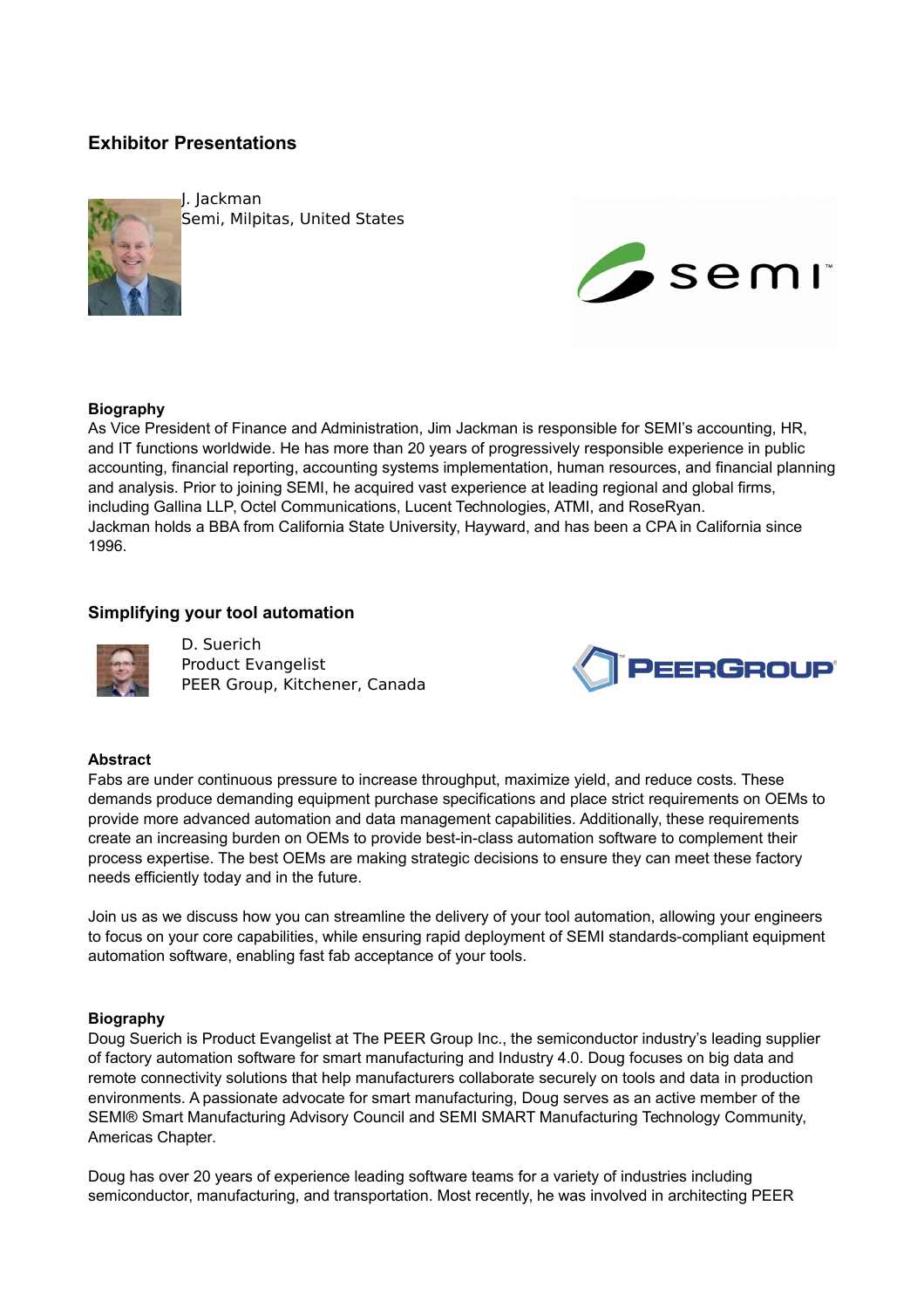Group's remote connectivity solution, Remicus™, and he was a champion in promoting the use of cloud computing and latest-generation web technologies.

Prior to joining PEER Group, Doug was a software development manager, automation engineer, information systems specialist, and consultant. He has extensive experience designing and integrating robust automation software solutions. Doug holds a Bachelor of Applied Science with Honours in System Design Engineering from the University of Waterloo.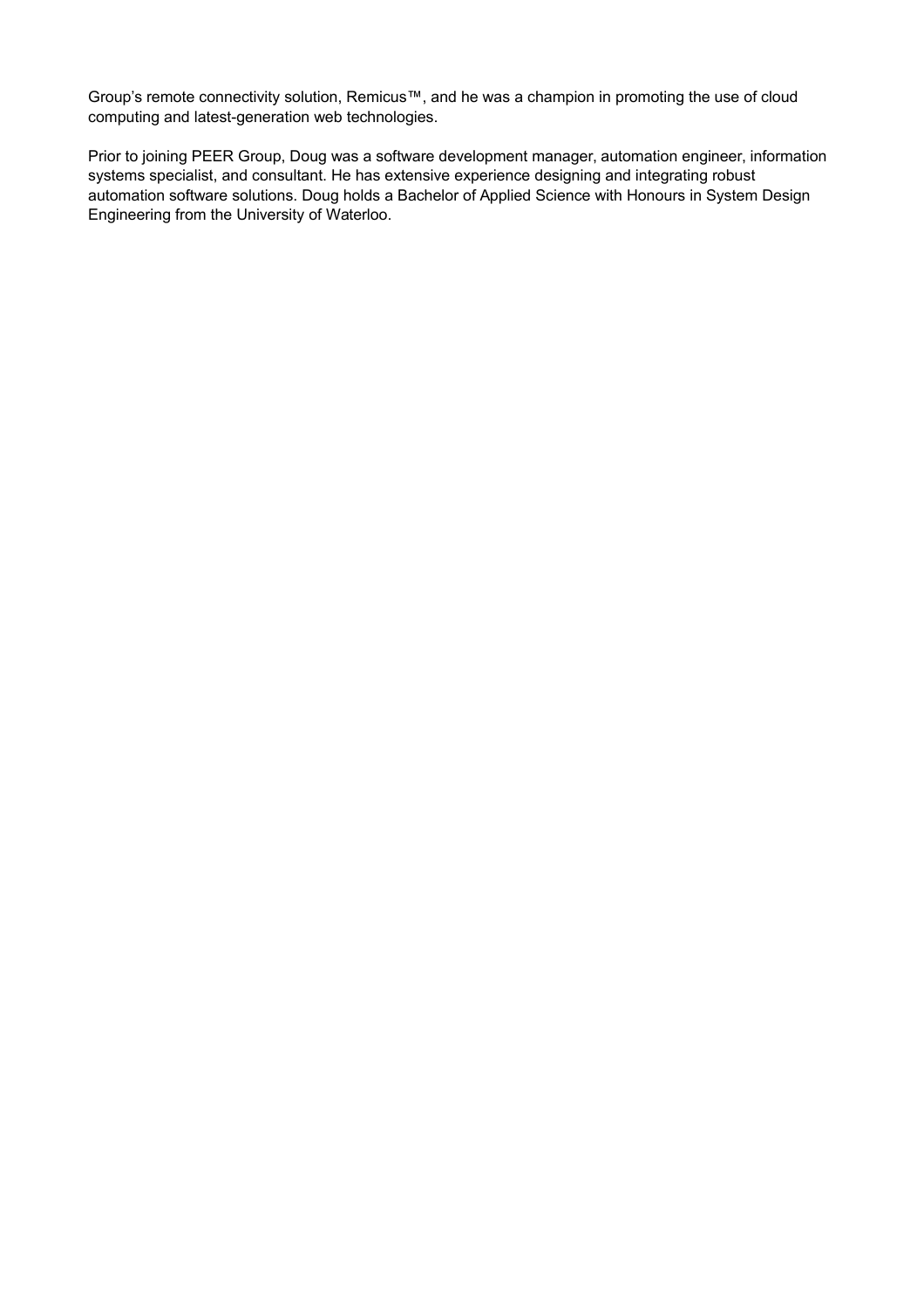## **Towards Research 4.0 - Automating R&D with Flextura PVD and Integrated Advanced Analytics**



C. Kjelde International Sales Polyteknik AS, PVD Systems, Oestervraa, Denmark



## **Abstract**

Polyteknik AS designs and manufactures sputtering and evaporation systems for industry and R&D. Here presenting a recent delivery of a state-of-art Flextura PVD cluster tool with in-system analysis for ambitious research within semiconducting oxides.

We aim at increasing R&D throughput, reliability, quality and record massive amounts of data for further interpretation. This is done by automating and coupling smart material-/process development with in-system characterisation. With other words we are looking into RESEARCH 4.0!

## **Biography**

Christian holds a M.Sc Eng. in Nanomaterials from Aalborg University and is responsible for sales of PVD systems at Polyteknk AS.This includes a strong impact to the development of processes and solutions for customers working in a diversified area of business fields covering semicon, mems, optoelectronics, sensors, RF, EMI etc. Furtmore the customer pallette of Polyteknik AS is ranging from volume production to almost fundamental research. A strong team of colleages has succeded in transfering customer input to a robust platform which is able to bridge R&D and production in a seldom seen manner.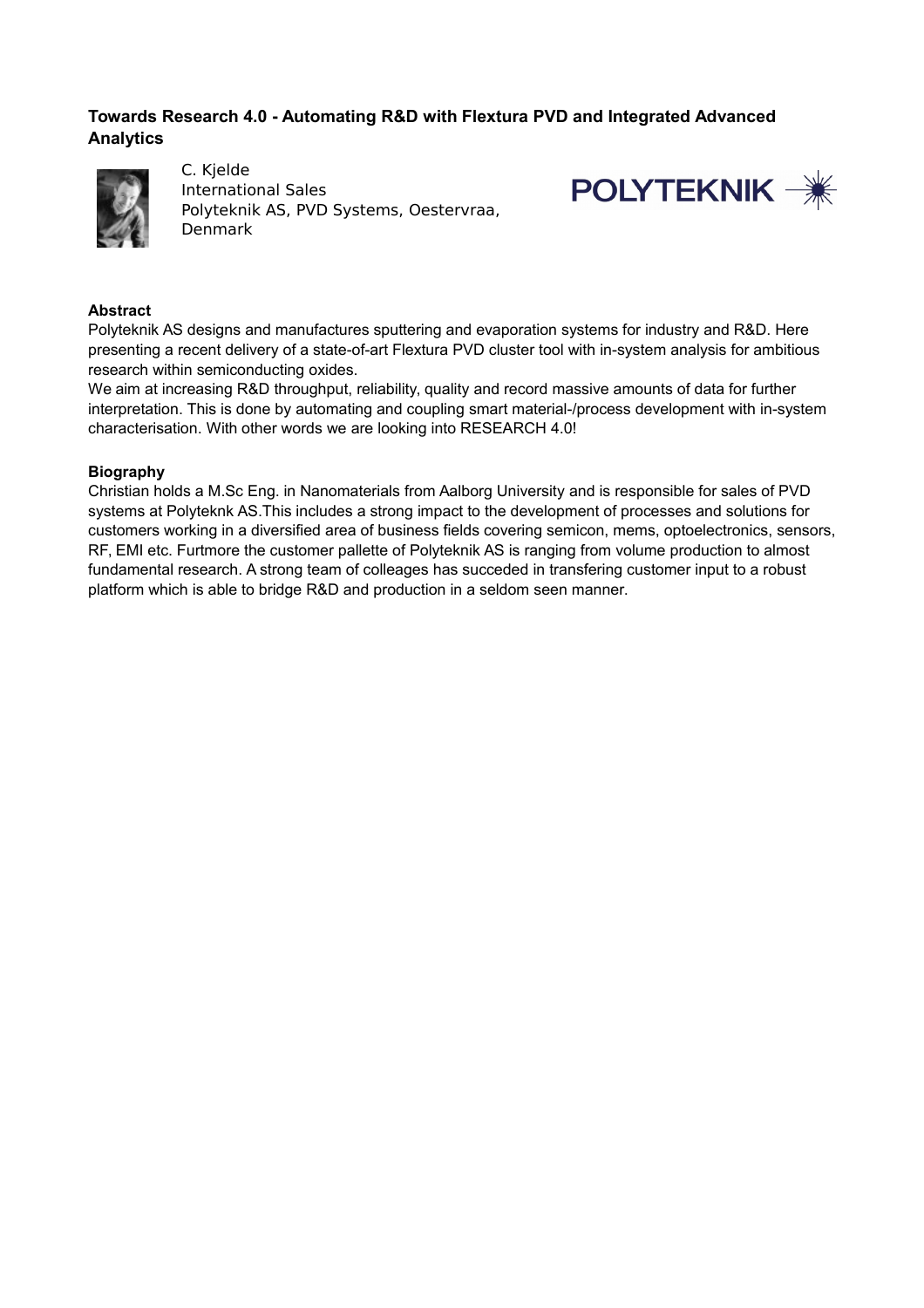## **Measurement of oversize particles in the CMP process.**



A. Pantazis EMEA Sales Consultant Entegris, Athens, Greece



### **Abstract**

Chemical Mechanical Polishing/Planarization (CMP) is a process widely used in the microelectronic industries to smooth surfaces with the combination of chemical and mechanical forces. The particle size distribution of the slurry is a critical parameter controlling the success of the planarization process. A few large particles can scratch the surface of wafers or disc drives, reducing yields and profits. Single particle optical sizing (SPOS) technology measures the particles one at a time as they pass through a narrow measurement chamber, providing both an accurate size and concentration (particles/mL) result. Since the particles are measured individually, this technique is inherently very high resolution, and can detect even very few individual particles removed from the main distribution. It is therefore the ideal technique for detecting the Large Particle Counts (LPCs) that cause the most trouble with CMP slurries.

### **Biography**

Antonis Pantazis is currently working as Sales Consultant managing the sales in EMEA region for Entegris Particle Sizing Equipment.

Antonis obtained a BENG in Computer Systems Engineering from the University of Sussex in 2003 and a Masters Degree (MSc) in Telecommunications from University College London in 2005. He has worked for more than 10 years as a Systems Engineer, product specialist and Sales Manager positions in a variety of companies in the fields of Telecommunications, IT and Test and Measurement. Currently Antonis is working as a Sales Consultant for Entegris Inc. managing the Particle Sizing Equipment Sales and Support in Europe, Middle East and Africa regions.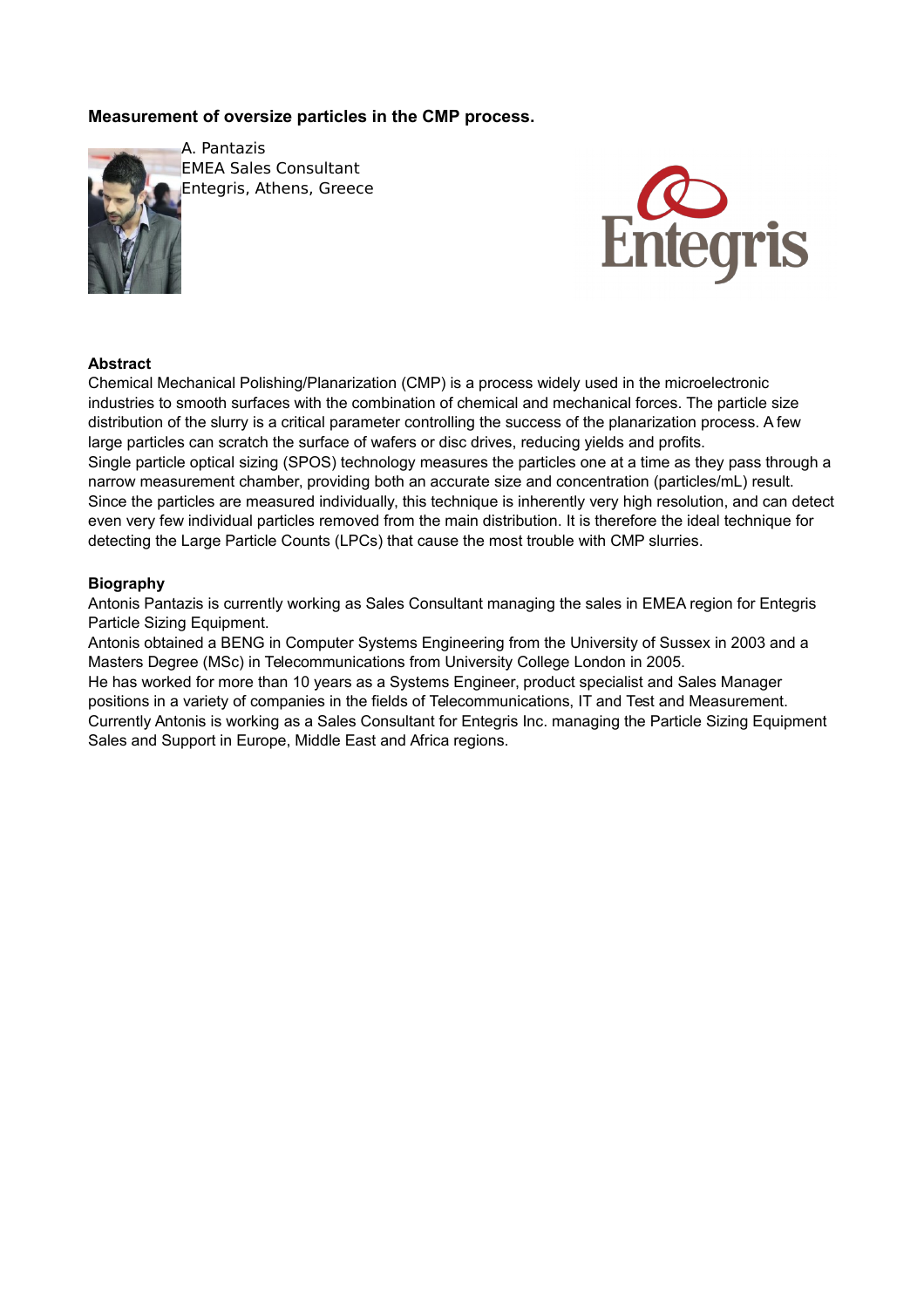## **Sub-Angström controlled Sputtering Process for Magnetic Sensor**



B. Ocker Head of Business Unit Semiconductor NDT Singulus Technologies AG, Business Unit Semiconductor NDT, Kahl am Main, Germany



#### **Abstract**

Over a long period the Hall sensor dominated the magnetic field measurement. In the last years more advanced magnetic sensors are under development for consumer, industrial and automobile applications. The magnetic sensors, which are using the Tunnel Magnetic Junctions, are showing the highest resitance change with a TMR of ~ 250%. For this technology it is essential to controll the film layer thickness in a sub Anström level. Singulus developed a production technology which shows a high repeatability and an excellent uniformity for a substrate size of 200 or 300 mm.

### **Biography**

**Berthold Ocker** studied physics at the Johann-Wolgang-Goethe University in Frankfurt and has more than 25 year experience in the vaccum deposition technology. He started his carreer 1991 at Leybold and leaded since 2001 the R&D activitivies for spintronic apllications. Since 2015 he took over the responsiblity of the Business Unit Semiconductor NDT. He is author and co-author of more than 50 scientific articles.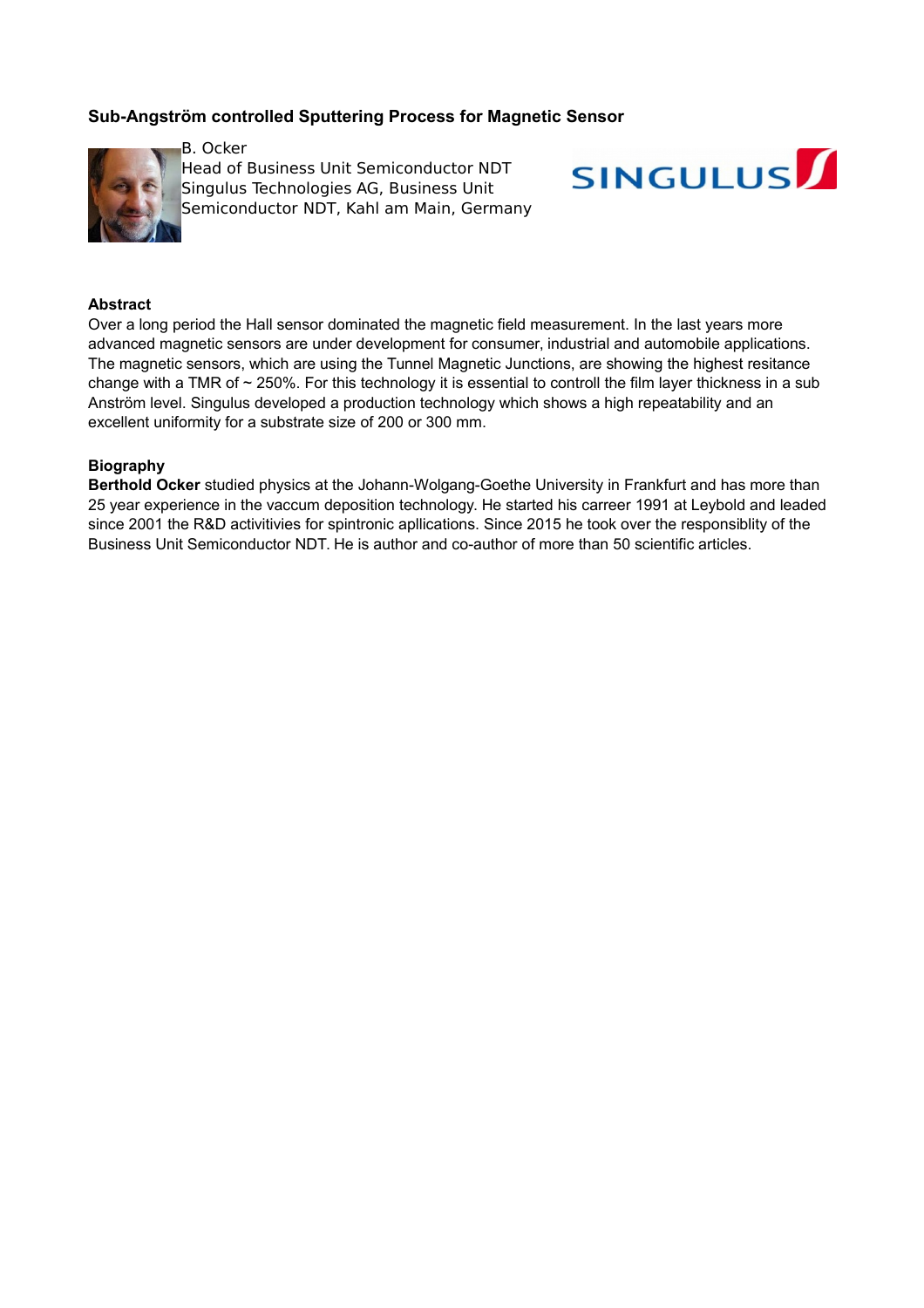# **ULVAC solutions for new MEMS devicesULVAC solutions for new MEMS devices**



Y. Yamazaki ULVAC, Munich, Germany



#### **Abstract**

As for MEMS applications, we show ULVAC`s PZT sputtering and etching processes. We also share Bio MEMS application by glass etching

#### **Biography**

Yoshifumi Yamazaki joined ULVAC, Inc, in 1990. Involved with semiconductor systems especially dry etcher, and ion implanter. Moved to ULVAC GmbH in 2018, as a Technical sales manager in Europe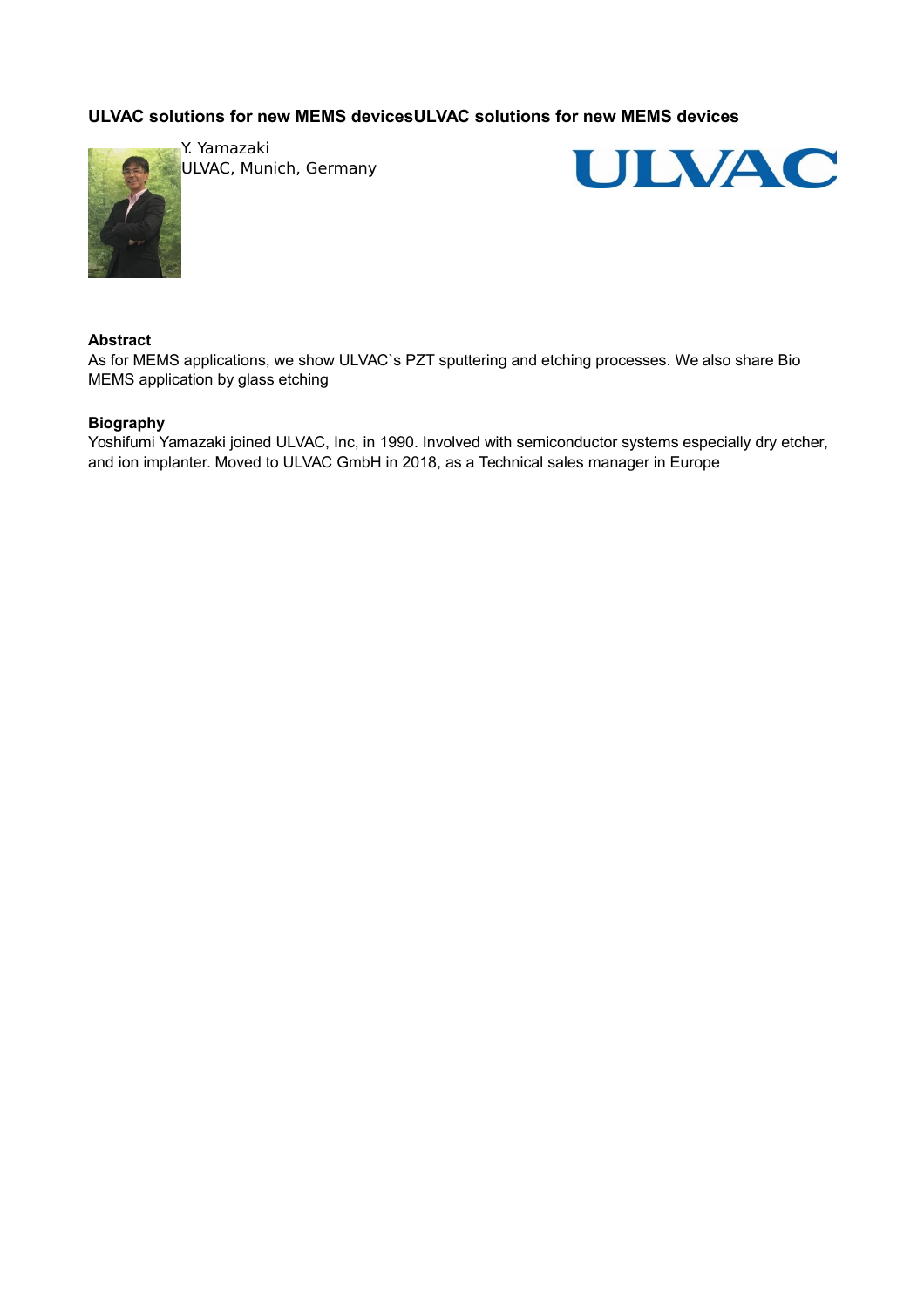## **Carrier Wafers for thin wafer handling using temporary bonding technologies**



C. Wesselkamp Sales Manager Plan Optik AG, Sales, Elsoff, Germany



#### **Abstract**

Microelectromechanical systems (MEMS) and Sensors provide the magic that makes today's devices from our everyday life smart. MEMS consist of tiny mechanical and electrical devices such as membranes, mirrors and valves, as well as sensors, actuators and integrated circuits. Without MEMS or sensors, we would not have smartphones, smart homes and wearable smart watches, as well as a huge range of industrial and medical devices that require the functionality provided by MEMS and sensors.

Smaller package sizes require extremely thin substrates to build up devices. For this thin and ultra-thin substrates need to be processed, that put new challenges on handling them throughout the process. For this carrier wafers are used, that support the thin device wafer during processing.

Temporary bonding and de-bonding is used to fix the device wafer onto the carrier prior to processing and releasing it afterwards. There are different bonding and de-bonding technologies available, that require different material properties as well as patterns and features.

Glass and quartz are excellent materials for carrier wafers because of their thermal stability and resistance against acids and other chemicals. Bonding to and de-bonding from glass and quartz carrier wafers can be monitored since they are transparent. Furthermore, glass carrier wafers can be cleaned and re-used, thus contributing to cost reduction and environmental protection.

This presentation shows possibilities for using Carriers from Glass and Quartz with different bonding and debonding technologies as laser, chemical or thermal release.

#### **Biography**

Mr. Carsten Wesselkamp got a degree in Industrial Engineering with a study emphasis on operating technology and production engineering in 1995. He additionally achieved a certifcate in work system and process organization by REFA (organization for work study and company organization).

After working as assistant production manager for a multinational steel and aluminum producer he joined Plan Optik AG, one of the leading manufacturers of wafers for MEMS and carriers for semiconductor applications in 1996 as one of their sales engineers.

Since many years, Mr. Wesselkamp acts as the international sales manager of Plan Optik AG and (together with his team) manages the accounts of Plan Optik AG including all technical and commercial tasks.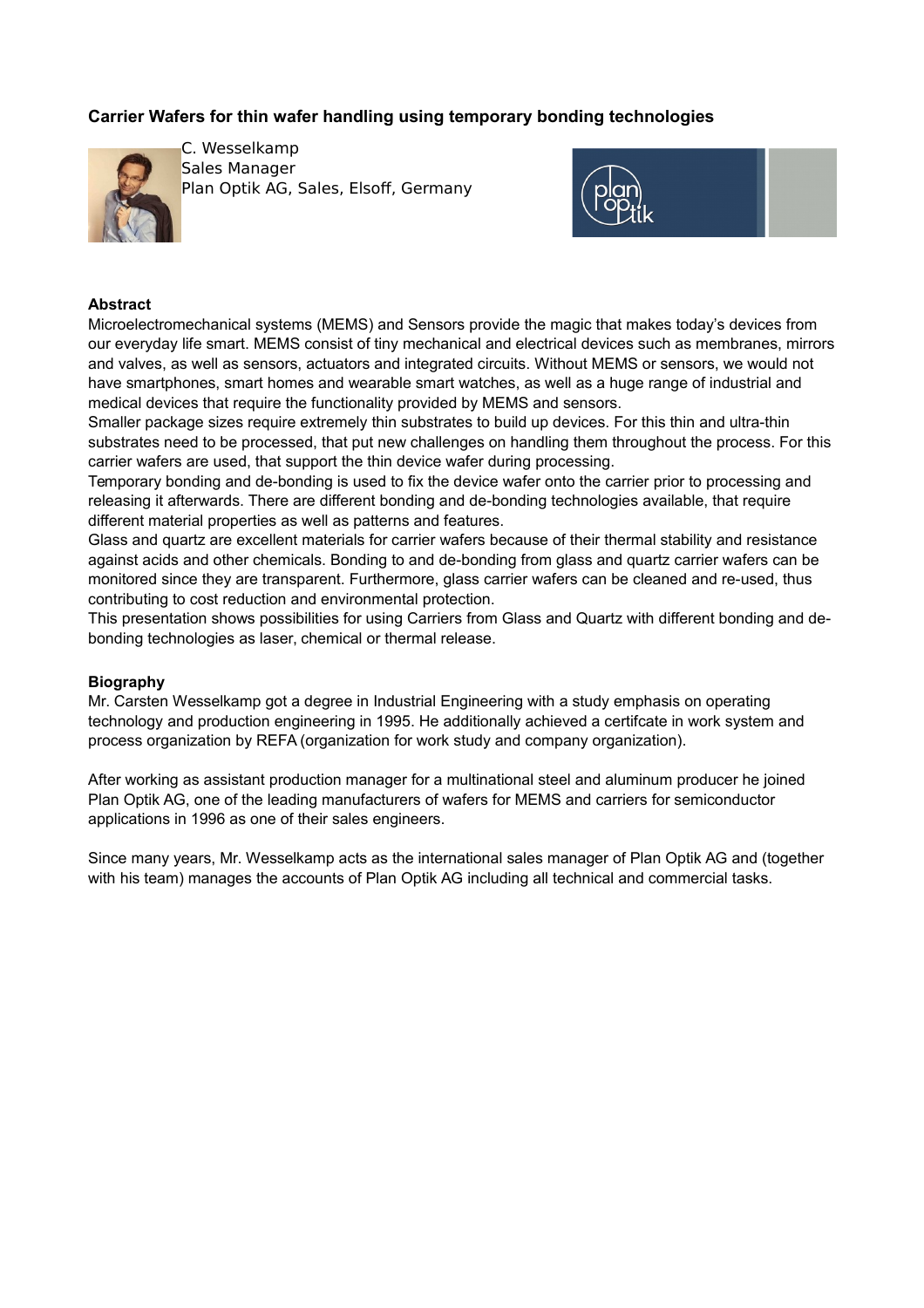# **Two-photon absorption in semiconductors design and manufacturing**



P. Naujalis Sales Manager Fyla laser, Valencia, Spain



### **Abstract**

Two-Photon absorption technique for semiconductors and circuits inspection allows precise voxel analysis in semiconductors, wafers or circuits. High flexibility new fiber laser design allows to reduce costs from existing techniques and increases flexibility in measurement capabilities.

### **Biography**

Experienced Sales Manager/Applications Specialist with a demonstrated history of working in the photonics industry. Skilled in Relationship management, commercial department management, design and development of photonics solutions and Research and Development (R&D). Strong engineering and commercial professional with a Master in Physics, Diploma in Engineering and Certificates in Business Management.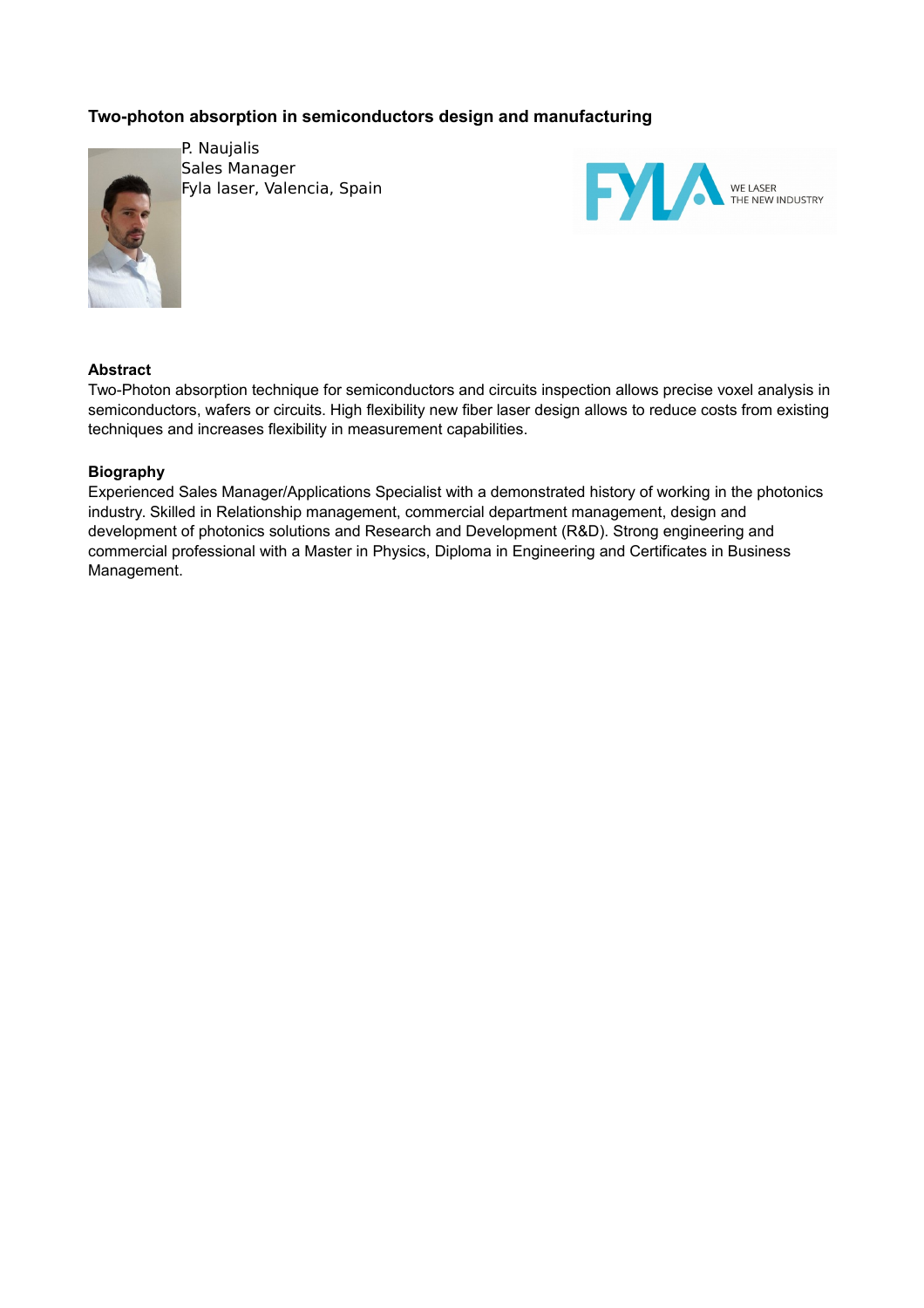## **Line Confocal Sensors for Industrial Inspection**



M. Deveci Sales Manager FocalSpec Ltd, Espoo, Finland



#### **Abstract**

Line Confocal Imaging (LCI) is an optical technology for high speed 2D and 3D topography and tomography measurements.

Line Confocal Imaging sensors measure millions of accurate data points per second, also from moving surfaces. The LCI sensors provide sub-micron resolution and can be used for all kind of surface types, including glossy, curved and transparent materials that have been challenging for industry standard laser sensors. Simultaneously with the 3D data, the LCI sensors produce also high dynamic range pixel synchronised intensity images of the surface which can be used to 2D defect detection and pattern recognition.

The applications of LCI sensors include roughness measurement of transparent surfaces, defect detection in multilayer transparent materials, high speed dimensional control of 3D curved glasses, various surface and sub-surface analysis of flexible, hybrid, and organic electronics, BGAs, MEMS.

The LCI sensors can be integrated to factory automation using Ethernet interface.

In this talk, the LCI will be explained in detail and several industrial applications will be given as examples.

Keywords: optical 3D sensors; surface metrology; film tomography, high-speed in-line inspection; submicron

#### **Biography**

Murat Deveci is responsible for market development and sales operations in Europe, the Middle East, and Africa as a sales manager. He has been working in sales and marketing of advanced metrology systems since 2012 within different companies. He holds a Master of Science degree in Materials Engineering from the Tampere University of Finland.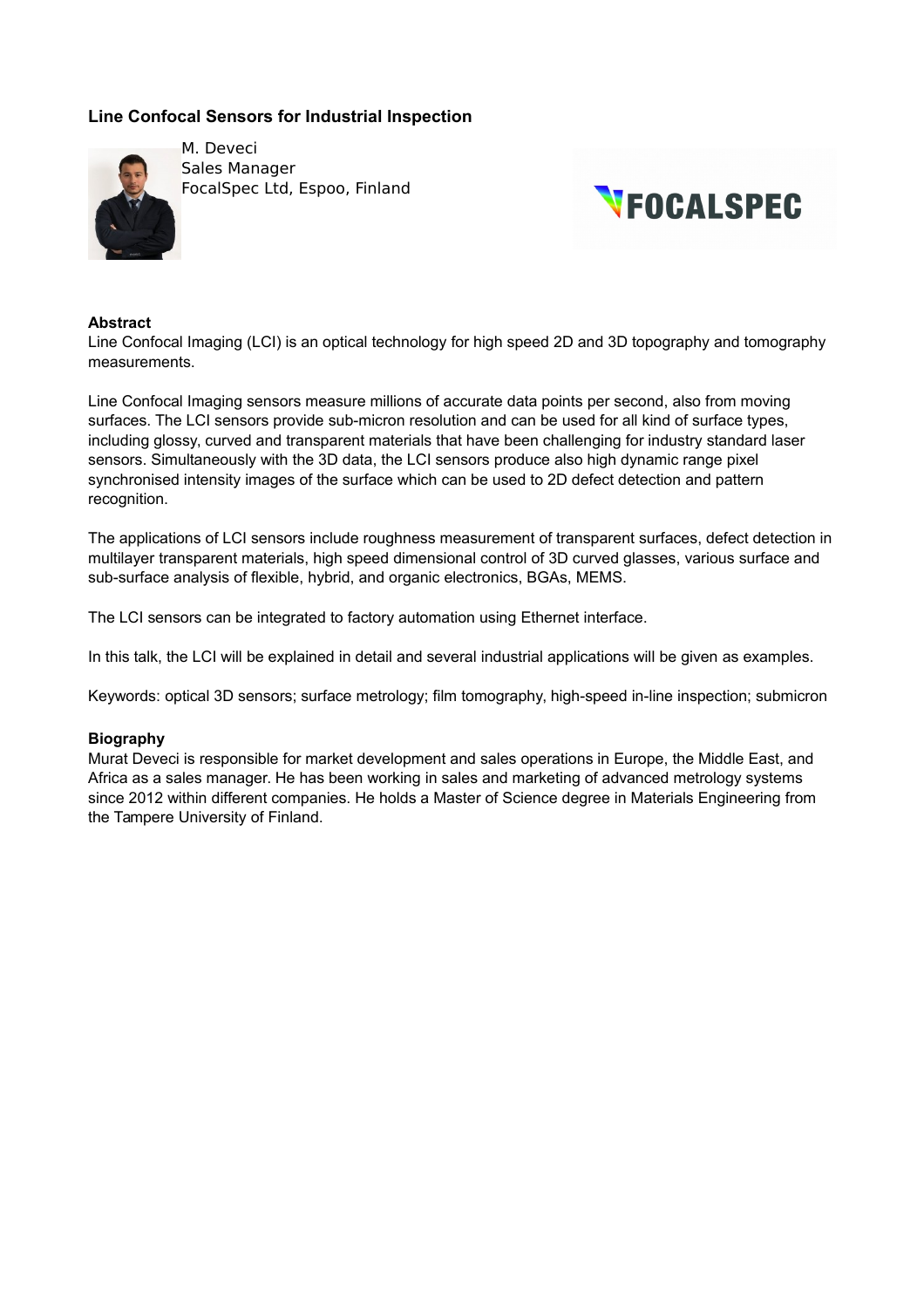## **UV Cure – an Enabling Process Technology for Efficient Thick Photoresist Drying**



C. Schaefer Trymax-semiconductor, Nijmegen, Netherlands

#### **Abstract**

Completely dried photoresists ("PR") masks are a necessary precondition to avoid undesired effects in subsequent manufacturing steps like high dose implant, metal/oxide etch and ash. But in particular for medium or thick PR commonly used in Power Device, MEMS or Advanced Packaging (TSV) this becomes increasingly difficult using just the standard thermal hard bake.

A solution for achieving crosslinked PR films is the so-called UV Cure - a state-of-the-art technology combining UV exposure with precise low-high-low temperature cycling. This leads to 100% deep dried PR films due to crosslinking of the resin and the photo active compounds by UV radiation and thereby efficient solvent evaporation.

The presentation will explain above physical-chemical phenomena, show the effects in key applications and will further explain the Trymax NEO 2000UV system requirements and features

#### **Biography**

Christian Schaefer is since January 2016 Sales Director North Europe for Trymax Semiconductor Equipment, the Netherlands. He has a MS in Process Engineering and a PhD in Material Science - both of the Technical University of Aachen, Germany. Before he joined Trymax he held positions in the semi equipment industry as BU Manager at PVA TePla AG in Munich (10y), as VP Sales & Board Member at EV Group in Austria (7y) and as Product Group and General Manager at Leybold Systems in Hanau, Germany  $(14y)$ .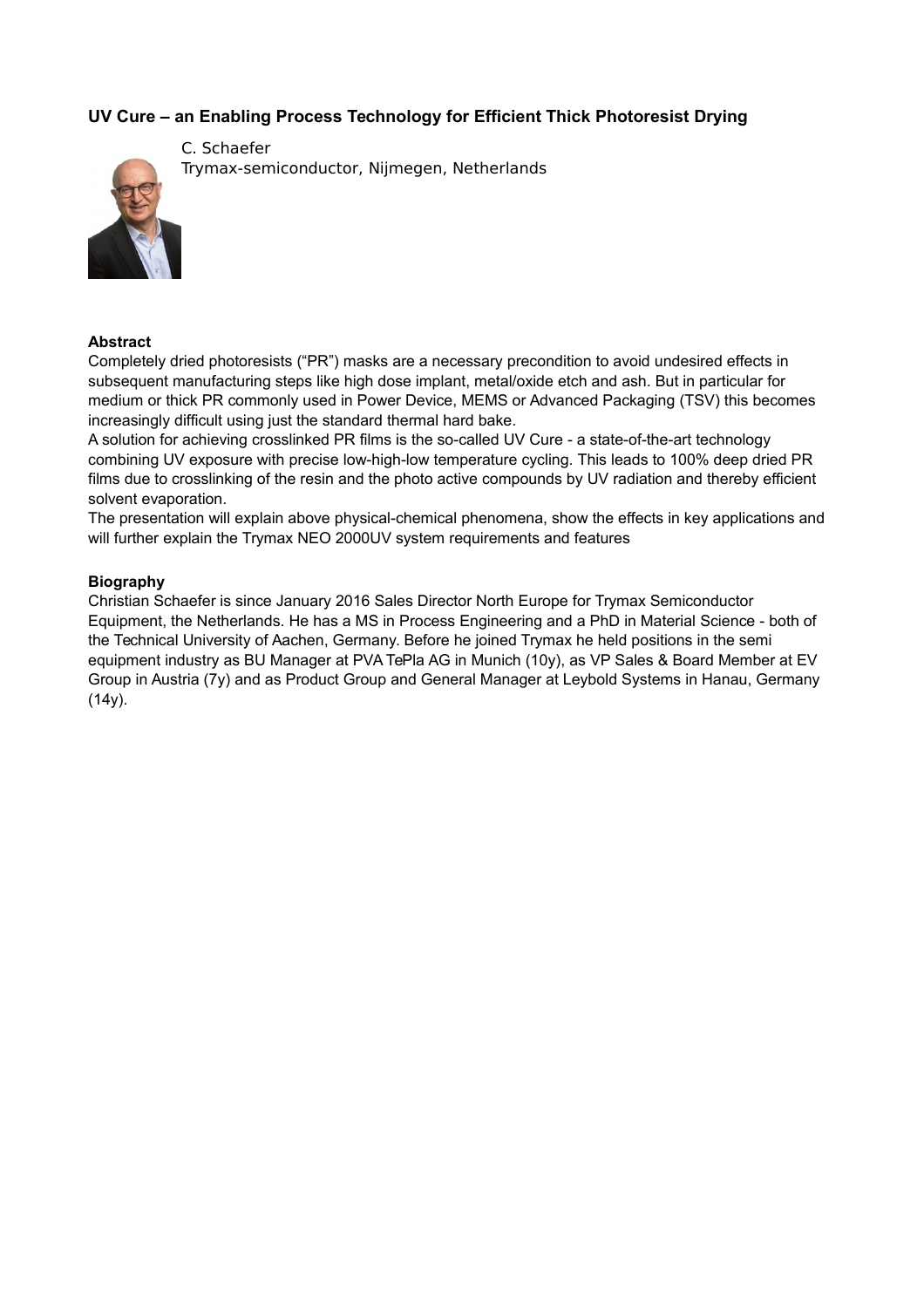## **3D Automatic X-Ray Inspection System**

Y. Y. Jung



CEO Nanotech Digital GmbH (SEC Europe Head Office), Manage & Marketing, Dresden, Germany



# **Abstract**

### **TOPIC:**

3D X-ray Inspection for defects in Multi Layers for the Mass production application of IC, PCB, PCBA, BGA, etc.

### **Motivation:**

What is 3D AXI? It uses X-rays as its source to automatically inspect features, which are typically hidden from optical view. 3D AXI is automatically inspects the defects of products in customer's line with high-speed 3D CT tomography.

Able to inspect every defect of double-sided PCBA & BGA mounted components precisely by solving overlapped X-ray image issue. Inspection speed of 4.5 sec/FOV from loading to automatic Good/NG judgement.

### **Description:**

- X-Ray Tube; 160kV/500uA
- Min. Resolution; 0.8~15 um
- Table Size; Max.330x250mm, Min 50x50mm
- Detector; 12inch FPXD
- Inspection Object; BGA, Though Hole, Chip, QFN, QFP, PoP, connector, Components
- Equipment Dimension; 1,360(W) x 1,880(D) x 1,700(H)/ 4,200Kg

## **Innovation:**

- World Fastest speed 3D In-Line Inspection
- Hybrid Open Tube;
- realize Best resolution of 0.8um Focal spot
- realize Pulse beam and it remove CT afterimage
- reduce radiation damage
- realize long life span for in-line purpose
- Best Solution for both-side layered PCB**(HIP:Head in Pilaw)**

#### **Results:**

Cover AVI Inspection limit **-> Multi-Layer Inspection** Shorten 3D Inspection Time; 4.0 sec/FOV **-> High Speed Inspection for Mass production** Reduction of radiation damage; Max. 1/100 **-> Damage Free** Tube life span; 10,000hrs/Filament **-> Long Life Maintenance**

### **Biography**

The founder/CEO of the company has a Master's Degree in semiconductor and display engineering as well as an AICPA MBA degree.

He has worked as an semiconductor & display mass production equipment engineer. He has extensive knowledge in the thin film process, and equipment process. With his expertise in various display and semiconductor equipment process, he established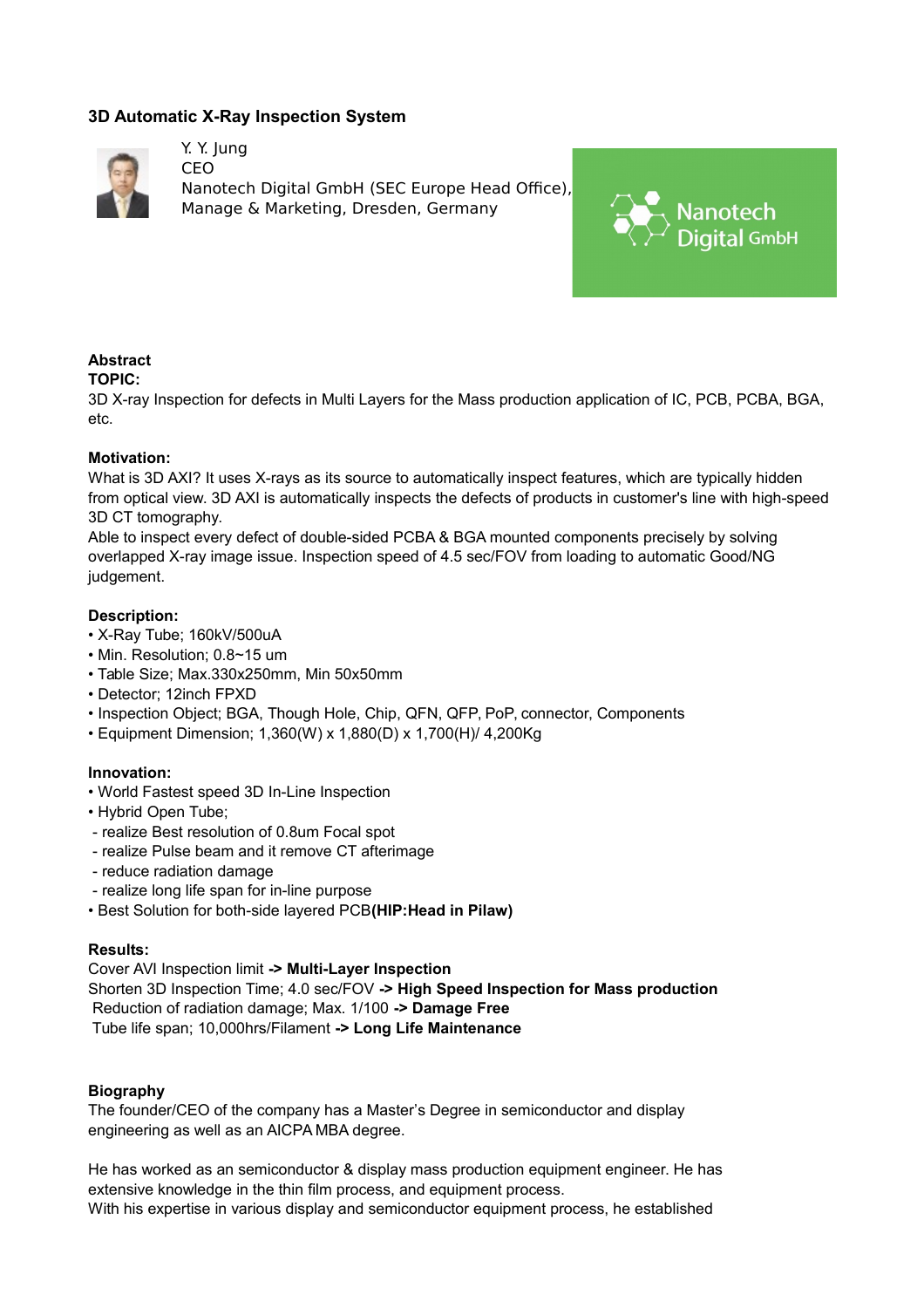"Nanotech Digital GmbH," to develop various Roll to roll CVD graphene and applied graphene technology products, semiconductor equipment & components.

Also he has worked as an general manager of 'SEC Co.,Ltd' 'SEC Co.,Ltd' is the best inspection system company developing industrial X-ray inspection , SEM(Scanning Electron Microscope) and linear accelerator technology.

SEC is specialized in 2D & 3D automatic X-ray inspection for semiconductor packaging, PCB, electronic components.